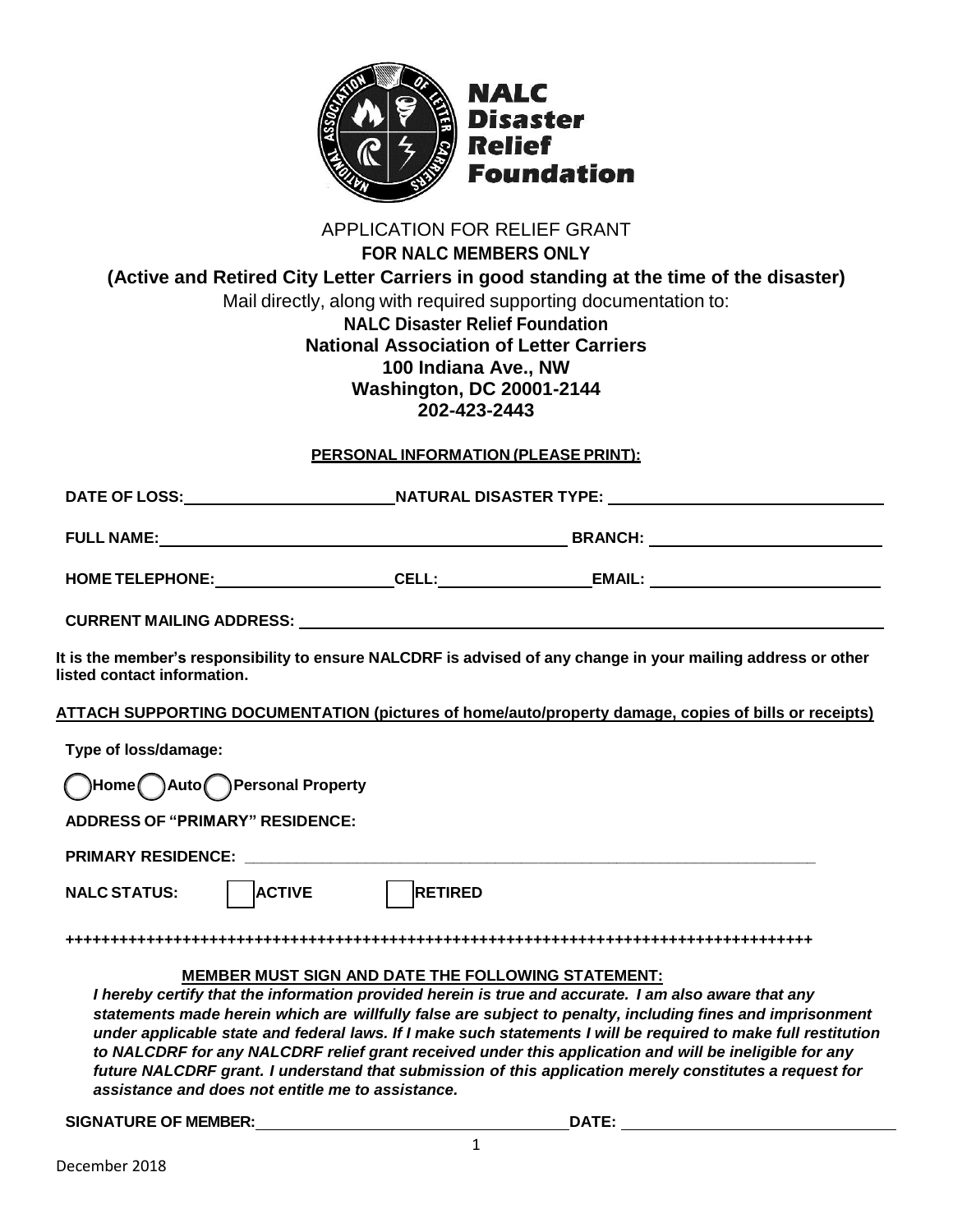## **NALC Disaster Relief Foundation**

**Eligibility Criteria Mailing Address: 100 Indiana Ave., NW Washington, DC 20001-2144 Email:** [DisasterReliefFoundation@nalc.org](mailto:DisasterReliefFoundation@nalc.org) **Website: [www.nalc.org](http://www.nalc.org/) \* Phone: 202-423-2443 (Effective for natural disasters occurring on or after July 20, 2018)**

**Relief grants are only considered for property damage sustained to a "primary residence," auto or personal property, such as but not limited to, a hurricane, flood, tornado, wildfire, earthquake or severe storm.** 

**1. Member must be (1) an active City Letter Carrier of the National Association of Letter Carriers in good standing or (2) a retired City Letter Carrier of the National Association of Letter Carriers in good standing, at the time of the disaster.**

**2. For verification of eligibility the member must be the "owner" of any property claimed and must provide documentation to verify their ownership.**

**3. Members do NOT have to wait for emergency relief or insurance claims to be settled for documents to be considered proper in order to apply.**

**4. All members having been temporarily displaced from their primary residence because the residence is "uninhabitable" MUST submit a signed, personal narrative detailing the specific reasons for the displacement and the anticipated duration of the displacement.**

**5. Applications for grants from NALCDRF must be received no later than 120 days from the date that the natural disaster occurred, unless the applicant can provide sufficient reason(s) why the applicant was unable to complete and submit the application prior to this deadline. Requests for exceptions will be considered by the NALCDRF Directors on a case‐by‐case basis.**

**6. Applications will be reviewed by the NALCDRF Directors within seven (7) business days of receipt; incomplete applications will not be reviewed. Members are encouraged to keep a copy of the completed application for their personal records and for reference should questions arise during the review process.**